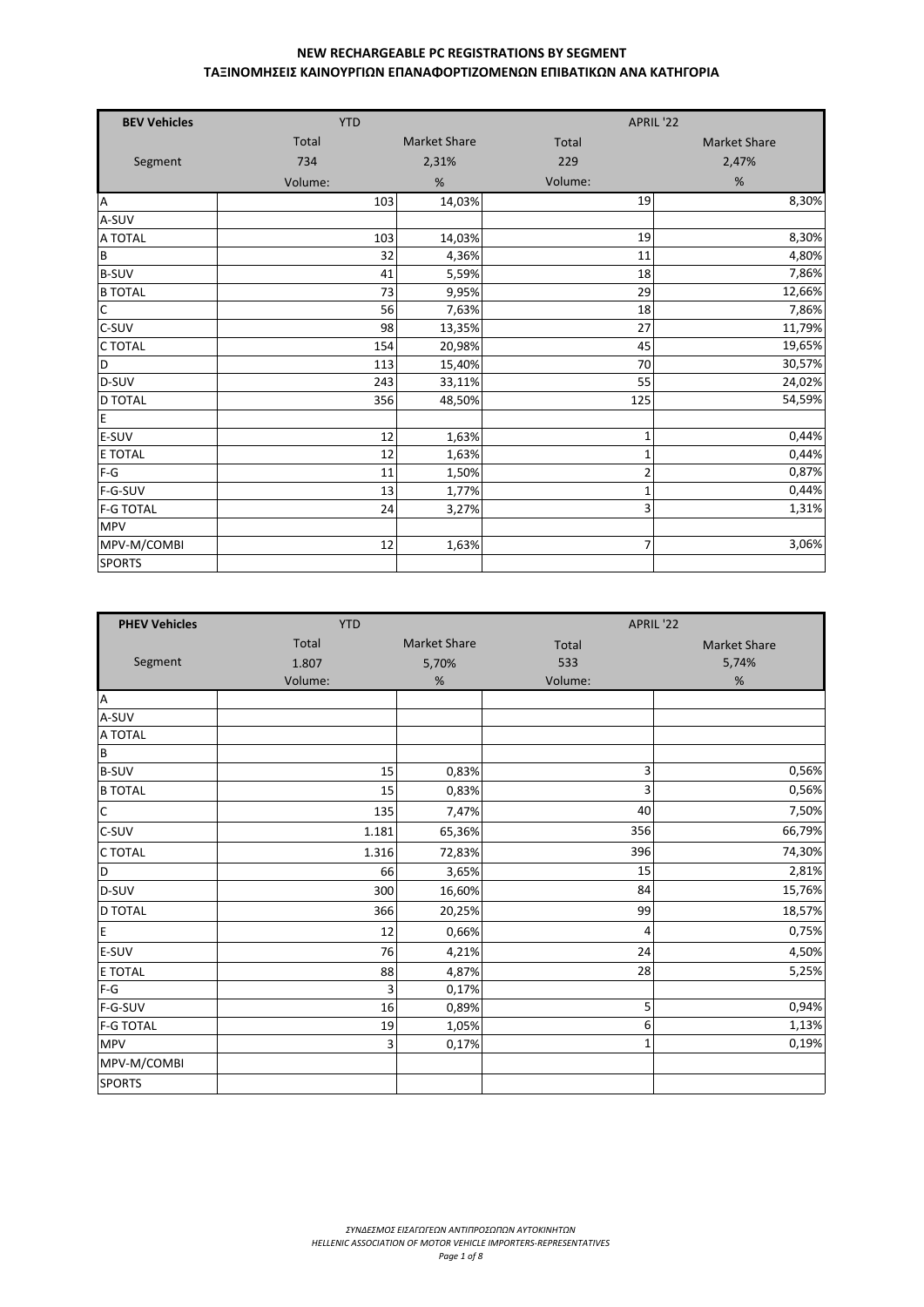|                           |                             |        |                          |             | <b>YTD</b>              | APRIL '22               |                     |
|---------------------------|-----------------------------|--------|--------------------------|-------------|-------------------------|-------------------------|---------------------|
| Segment                   |                             |        |                          | Total       | <b>Market Share</b>     | Total                   | <b>Market Share</b> |
| $\boldsymbol{\mathsf{A}}$ |                             |        |                          | 103         | 4,05%                   | 19                      | 2,49%               |
| Make:                     |                             | Range: | <b>Fuel Type</b>         | Volume:     | %                       | Volume:                 | $\%$                |
| <b>FIAT</b>               | 500                         |        | <b>BEV</b>               | 81          | 78,64%                  | 15                      | 78,95%              |
| SMART                     | <b>FORTWO</b>               |        | <b>BEV</b>               | 10          | 9,71%                   | $\overline{2}$          | 10,53%              |
| <b>SMART</b>              | <b>FORFOUR</b>              |        | <b>BEV</b>               |             | 8<br>7,77%              |                         |                     |
| VOLKSWAGEN                | UP!                         |        | <b>BEV</b>               |             | $\overline{2}$<br>1,94% |                         |                     |
| ZHIDOU                    | D <sub>2</sub> S            |        | <b>BEV</b>               |             | $\mathbf 1$<br>0,97%    | $\mathbf 1$             | 5,26%               |
| <b>JIAYUAN</b>            | KOMI                        |        | <b>BEV</b>               |             | $\mathbf{1}$<br>0,97%   | $\mathbf{1}$            | 5,26%               |
|                           |                             |        |                          |             | <b>YTD</b>              | APRIL '22               |                     |
| Segment                   |                             |        |                          | Total       | <b>Market Share</b>     | Total                   | <b>Market Share</b> |
| A-SUV                     |                             |        |                          | $\mathbf 0$ | 0,00%                   | $\mathbf 0$             | 0,00%               |
| Make:                     |                             | Range: | <b>Fuel Type</b>         | Volume:     | %                       | Volume:                 | %                   |
|                           |                             |        |                          |             |                         |                         |                     |
|                           |                             |        |                          |             | <b>YTD</b>              | APRIL '22               |                     |
| Segment                   |                             |        |                          | Total       | <b>Market Share</b>     | Total                   | <b>Market Share</b> |
| A TOTAL                   |                             |        |                          | 103         | 4,05%                   | 19                      | 2,49%               |
| Make:                     |                             | Range: | <b>Fuel Type</b>         | Volume:     | %                       | Volume:                 | %                   |
| <b>FIAT</b>               | 500                         |        | <b>BEV</b>               | 81          | 78,64%                  | 15                      | 78,95%              |
| <b>SMART</b>              | <b>FORTWO</b>               |        | <b>BEV</b>               | 10          | 9,71%                   | $\overline{2}$          | 10,53%              |
| <b>SMART</b>              | <b>FORFOUR</b>              |        | <b>BEV</b>               |             | 8<br>7,77%              |                         |                     |
| VOLKSWAGEN                | UP!                         |        | <b>BEV</b>               |             | $\overline{2}$<br>1,94% |                         |                     |
| ZHIDOU                    | D <sub>2</sub> S            |        | <b>BEV</b>               |             | 0,97%<br>$\mathbf{1}$   | $\mathbf 1$             | 5,26%               |
| <b>JIAYUAN</b>            | KOMI                        |        | <b>BEV</b>               |             | $\mathbf 1$<br>0,97%    | $\mathbf{1}$            | 5,26%               |
|                           |                             |        |                          |             | <b>YTD</b>              | APRIL '22               |                     |
| Segment                   |                             |        |                          | Total       | <b>Market Share</b>     | Total                   | <b>Market Share</b> |
| B                         |                             |        |                          | 32          | 1,26%                   | 11                      | 1,44%               |
| Make:                     |                             | Range: | <b>Fuel Type</b>         | Volume:     | %                       | Volume:                 | %                   |
| <b>BMW</b>                | i3                          |        | <b>BEV</b>               | 14          | 43,75%                  | 6                       | 54,55%              |
| <b>MINI</b>               | <b>MINI</b>                 |        | <b>BEV</b>               |             | 8<br>25,00%             | $\mathbf{2}$            | 18,18%              |
| PEUGEOT                   | 208                         |        | <b>BEV</b>               |             | 7<br>21,88%             | $\mathbf 1$             | 9,09%               |
| <b>HONDA</b>              | E                           |        | <b>BEV</b>               |             | 3<br>9,38%              | $\overline{\mathbf{c}}$ | 18,18%              |
|                           |                             |        |                          |             | <b>YTD</b>              | APRIL '22               |                     |
| Segment                   |                             |        |                          | Total       | <b>Market Share</b>     | Total                   | <b>Market Share</b> |
| <b>B-SUV</b>              |                             |        |                          | 56          | 2,20%                   | 21                      | 2,76%               |
| Make:                     |                             | Range: | <b>Fuel Type</b>         | Volume:     | %                       | Volume:                 | $\%$                |
| <b>HYUNDAI</b><br>OPEL    | <b>KONA</b><br><b>MOKKA</b> |        | <b>BEV</b><br><b>BEV</b> | 19<br>17    | 33,93%<br>30,36%        | 16<br>$\mathbf 1$       | 76,19%<br>4,76%     |
| <b>JEEP</b>               | RENEGADE                    |        | PHEV                     | 12          | 21,43%                  | 3                       | 14,29%              |
| PEUGEOT                   | 2008                        |        | <b>BEV</b>               |             | 5<br>8,93%              | $\mathbf 1$             | 4,76%               |
| RENAULT                   | CAPTUR                      |        | PHEV                     |             | 3<br>5,36%              |                         |                     |
|                           |                             |        |                          |             | <b>YTD</b>              |                         | APRIL '22           |
| Segment                   |                             |        |                          | Total       | <b>Market Share</b>     | Total                   | Market Share        |
| <b>B TOTAL</b>            |                             |        |                          | 88          | 3,46%                   | 32                      | 4,20%               |
| Make:                     |                             | Range: | <b>Fuel Type</b>         | Volume:     | $\%$                    | Volume:                 | $\%$                |
| <b>HYUNDAI</b>            | <b>KONA</b>                 |        | <b>BEV</b>               | 19          | 21,59%                  | 16                      | 50,00%              |
| OPEL                      | <b>MOKKA</b>                |        | <b>BEV</b>               | 17          | 19,32%                  | $\mathbf 1$             | 3,13%               |
| <b>BMW</b>                | i3                          |        | <b>BEV</b>               | 14          | 15,91%                  | 6                       | 18,75%              |
| JEEP                      | RENEGADE                    |        | PHEV                     | 12          | 13,64%                  | 3                       | 9,38%               |
| MINI                      | <b>MINI</b>                 |        | BEV                      |             | 8<br>9,09%              | $\overline{2}$          | 6,25%               |
| PEUGEOT                   | 208                         |        | <b>BEV</b>               |             | $\overline{7}$<br>7,95% | $\mathbf 1$             | 3,13%               |
| PEUGEOT                   | 2008                        |        | <b>BEV</b>               |             | 5<br>5,68%              | $\mathbf 1$             | 3,13%               |
| <b>HONDA</b>              | E                           |        | <b>BEV</b>               |             | 3<br>3,41%              | $\overline{2}$          | 6,25%               |
| RENAULT                   | CAPTUR                      |        | PHEV                     |             | 3<br>3,41%              |                         |                     |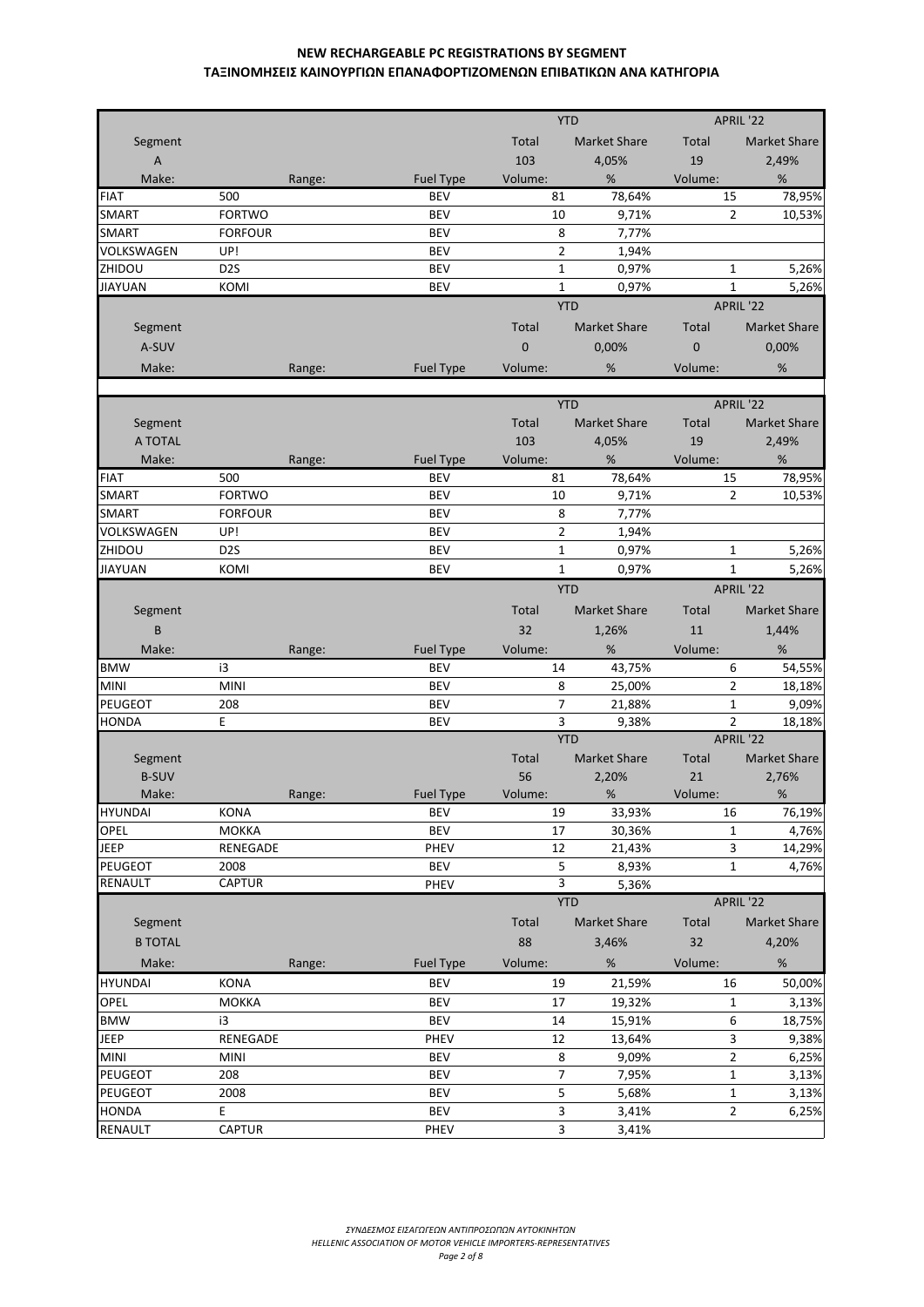|                   |                             |                                 | <b>YTD</b>                 |                     | APRIL '22      |                     |
|-------------------|-----------------------------|---------------------------------|----------------------------|---------------------|----------------|---------------------|
| Segment           |                             |                                 | Total                      | <b>Market Share</b> | Total          | <b>Market Share</b> |
| C                 |                             |                                 | 191                        | 7,52%               | 58             | 7,61%               |
| Make:             | Range:                      | <b>Fuel Type</b>                | Volume:                    | $\%$                | Volume:        | $\%$                |
| <b>MERCEDES</b>   | A-SERIES                    | <b>PHEV</b>                     | 70                         | 36,65%              | 13             | 22,41%              |
| <b>AUDI</b>       | A3                          | PHEV                            | 39                         | 20,42%              | 22             | 37,93%              |
|                   |                             |                                 |                            |                     |                |                     |
| VOLKSWAGEN        | ID.3                        | <b>BEV</b>                      | 38                         | 19,90%              | 10             | 17,24%              |
| <b>NISSAN</b>     | LEAF                        | <b>BEV</b>                      | 12                         | 6,28%               | 5              | 8,62%               |
| <b>PEUGEOT</b>    | 308                         | PHEV                            | 10                         | 5,24%               |                |                     |
| <b>SEAT</b>       | <b>LEON</b>                 | PHEV                            | 6                          | 3,14%               | $\mathbf{1}$   | 1,72%               |
| VOLKSWAGEN        | GOLF                        | PHEV                            | 4                          | 2,09%               | 3              | 5,17%               |
| <b>CITROEN</b>    | C4                          | <b>BEV</b>                      | 4                          | 2,09%               | $\overline{2}$ | 3,45%               |
| <b>MERCEDES</b>   | <b>B-SERIES</b>             | PHEV                            | 4                          | 2,09%               |                |                     |
| <b>CUPRA</b>      | <b>BORN</b>                 | <b>BEV</b>                      | $\overline{2}$             | 1,05%               | 1              | 1,72%               |
| <b>CUPRA</b>      | <b>LEON</b>                 | PHEV                            | $\mathbf{1}$               | 0,52%               | $\mathbf{1}$   | 1,72%               |
| <b>CITROEN</b>    | DS4                         | <b>PHEV</b>                     | $\mathbf{1}$<br><b>YTD</b> | 0,52%               | APRIL '22      |                     |
|                   |                             |                                 |                            |                     |                |                     |
| Segment<br>C-SUV  |                             |                                 | Total<br>1.279             | <b>Market Share</b> | Total          | <b>Market Share</b> |
| Make:             |                             |                                 |                            | 50,33%              | 383            | 50,26%              |
| <b>MERCEDES</b>   | Range:<br><b>GLA-SERIES</b> | <b>Fuel Type</b><br><b>PHEV</b> | Volume:<br>295             | %<br>23,06%         | Volume:<br>135 | %<br>35,25%         |
| <b>JEEP</b>       | <b>COMPASS</b>              | PHEV                            | 178                        | 13,92%              | 39             | 10,18%              |
| VOLVO             | <b>XC40</b>                 | <b>BEV-PHEV</b>                 | 153                        | 11,96%              | 31             | 8,09%               |
| <b>BMW</b>        | X1-SERIES                   | <b>PHEV</b>                     | 132                        | 10,32%              | 16             | 4,18%               |
| PEUGEOT           | 3008                        | PHEV                            | 85                         | 6,65%               | 37             | 9,66%               |
| <b>AUDI</b>       | Q3                          | <b>PHEV</b>                     | 81                         | 6,33%               | 30             | 7,83%               |
| <b>LAND ROVER</b> | RANGE ROVER EVOQUE          | PHEV                            | 69                         | 5,39%               | 9              | 2,35%               |
| <b>BMW</b>        | X2-SERIES                   | PHEV                            | 61                         | 4,77%               | $\overline{7}$ | 1,83%               |
| <b>CITROEN</b>    | <b>DS7 CROSSBACK</b>        | PHEV                            | 57                         | 4,46%               | 33             | 8,62%               |
| <b>MERCEDES</b>   | EQA                         | <b>BEV</b>                      | 46                         | 3,60%               | 9              | 2,35%               |
| VOLKSWAGEN        | <b>TIGUAN</b>               | PHEV                            | 33                         | 2,58%               | 22             | 5,74%               |
| <b>MINI</b>       | <b>COUNTRYMAN (NEW)</b>     | PHEV                            | 25                         | 1,95%               | 6              | 1,57%               |
| <b>FORD</b>       | <b>KUGA</b>                 | PHEV                            | 22                         | 1,72%               | 4              | 1,04%               |
| <b>CITROEN</b>    | <b>C5 AIRCROSS</b>          | PHEV                            | 15                         | 1,17%               |                |                     |
| <b>VOLVO</b>      | C40                         | <b>BEV</b>                      | 13                         | 1,02%               | $\overline{2}$ | 0,52%               |
| <b>JAGUAR</b>     | E-PACE                      | PHEV                            | 3                          | 0,23%               |                |                     |
| LEXUS             | <b>UX-SERIES</b>            | <b>BEV</b>                      | 3                          | 0,23%               |                |                     |
| <b>MITSUBISHI</b> | <b>ECLIPSE CROSS</b>        | PHEV                            | $\overline{\mathbf{c}}$    | 0,16%               | 2              | 0,52%               |
| <b>HYUNDAI</b>    | <b>TUCSON</b>               | PHEV                            | $\overline{2}$             | 0,16%               |                |                     |
| <b>LAND ROVER</b> | <b>DEFENDER</b>             | <b>PHEV</b>                     | 2                          | 0,16%               |                |                     |
| <b>MAZDA</b>      | MX-30                       | <b>BEV</b>                      | $\mathbf{1}$               | 0,08%               | $\mathbf{1}$   | 0,26%               |
| KIA               | <b>NIRO</b>                 | <b>BEV</b>                      | $\mathbf{1}$               | 0,08%               |                |                     |
|                   |                             |                                 | <b>YTD</b>                 |                     | APRIL '22      |                     |
|                   |                             |                                 |                            |                     |                |                     |
| Segment           |                             |                                 | Total                      | <b>Market Share</b> | Total          | Market Share        |
| C TOTAL           |                             |                                 | 1.470                      | 57,85%              | 441            | 57,87%              |
| Make:             | Range:                      | <b>Fuel Type</b>                | Volume:                    | $\%$                | Volume:        | $\%$                |
| <b>MERCEDES</b>   | <b>GLA-SERIES</b>           | PHEV                            | 295                        | 20,07%              | 135            | 30,61%              |
| <b>JEEP</b>       | <b>COMPASS</b>              | PHEV                            | 178                        | 12,11%              | 39             | 8,84%               |
| VOLVO             | <b>XC40</b>                 | <b>BEV-PHEV</b>                 | 153                        | 10,41%              | 31             | 7,03%               |
| <b>BMW</b>        | X1-SERIES                   | PHEV                            | 132                        | 8,98%               | 16             | 3,63%               |
| <b>PEUGEOT</b>    | 3008                        | PHEV                            | 85                         | 5,78%               | 37             | 8,39%               |
| AUDI              | Q3                          | PHEV                            | 81                         | 5,51%               | 30             | 6,80%               |
| <b>MERCEDES</b>   | A-SERIES                    | PHEV                            | 70                         | 4,76%               | 13             | 2,95%               |
| <b>LAND ROVER</b> | RANGE ROVER EVOQUE          | PHEV                            | 69                         | 4,69%               | 9              | 2,04%               |
| <b>BMW</b>        | X2-SERIES                   | <b>PHEV</b>                     | 61                         | 4,15%               | $\overline{7}$ | 1,59%               |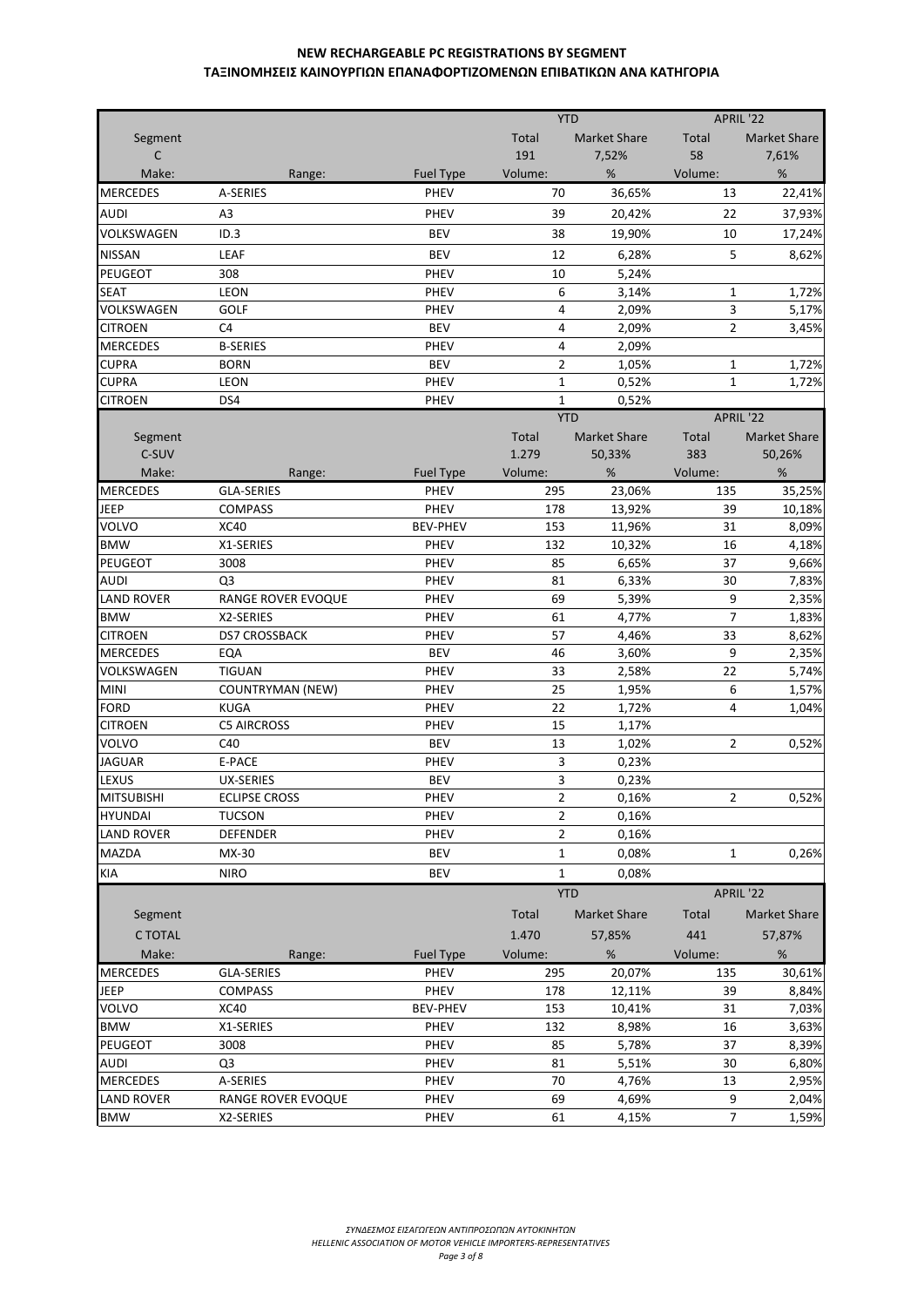| <b>CITROEN</b>                   | <b>DS7 CROSSBACK</b>                      | <b>PHEV</b>        | 57             | 3,88%               | 33             | 7,48%               |
|----------------------------------|-------------------------------------------|--------------------|----------------|---------------------|----------------|---------------------|
| <b>MERCEDES</b>                  | EQA                                       | <b>BEV</b>         | 46             | 3,13%               | 9              | 2,04%               |
| <b>AUDI</b>                      | A <sub>3</sub>                            | PHEV               | 39             | 2,65%               | 22             | 4,99%               |
| VOLKSWAGEN                       | ID.3                                      | <b>BEV</b>         | 38             | 2,59%               | 10             | 2,27%               |
| VOLKSWAGEN                       | <b>TIGUAN</b>                             | <b>PHEV</b>        | 33             | 2,24%               | 22             | 4,99%               |
| <b>MINI</b>                      | <b>COUNTRYMAN (NEW)</b>                   | PHEV               | 25             | 1,70%               | 6              | 1,36%               |
| <b>FORD</b>                      | <b>KUGA</b>                               | PHEV               | 22             | 1,50%               | 4              | 0,91%               |
| <b>CITROEN</b>                   | <b>C5 AIRCROSS</b>                        | PHEV               | 15             | 1,02%               |                |                     |
| <b>VOLVO</b>                     | C40                                       | <b>BEV</b>         | 13             | 0,88%               | $\overline{2}$ | 0,45%               |
| <b>NISSAN</b>                    | LEAF                                      | <b>BEV</b>         | 12             | 0,82%               | 5              | 1,13%               |
| PEUGEOT                          | 308                                       | PHEV               | 10             | 0,68%               |                |                     |
| <b>SEAT</b>                      | <b>LEON</b>                               | PHEV               | 6              | 0,41%               | $\mathbf{1}$   | 0,23%               |
| VOLKSWAGEN                       | <b>GOLF</b>                               | PHEV               | $\overline{4}$ | 0,27%               | 3              | 0,68%               |
| <b>CITROEN</b>                   | C4                                        | <b>BEV</b>         | 4              | 0,27%               | $\overline{2}$ | 0,45%               |
| <b>MERCEDES</b>                  | <b>B-SERIES</b>                           | <b>PHEV</b>        | 4              | 0,27%               |                |                     |
| <b>JAGUAR</b>                    | E-PACE                                    | PHEV               | 3              | 0,20%               |                |                     |
| LEXUS                            | UX-SERIES                                 | <b>BEV</b>         | 3              | 0,20%               |                |                     |
| <b>MITSUBISHI</b>                | <b>ECLIPSE CROSS</b>                      | PHEV               | $\overline{2}$ | 0,14%               | $\overline{2}$ | 0,45%               |
| <b>CUPRA</b>                     | <b>BORN</b>                               | <b>BEV</b>         | $\overline{2}$ | 0,14%               | $\mathbf{1}$   | 0,23%               |
| <b>HYUNDAI</b>                   | <b>TUCSON</b>                             | PHEV               | $\overline{2}$ | 0,14%               |                |                     |
| <b>LAND ROVER</b>                | DEFENDER                                  | PHEV               | $\overline{2}$ | 0,14%               |                |                     |
| <b>CUPRA</b>                     | <b>LEON</b>                               | <b>PHEV</b>        | $\mathbf 1$    | 0,07%               | $\mathbf{1}$   | 0,23%               |
| MAZDA                            | MX-30                                     | <b>BEV</b>         | $\mathbf 1$    | 0,07%               | $\mathbf{1}$   | 0,23%               |
| <b>CITROEN</b>                   | DS4                                       | PHEV               | $\mathbf{1}$   | 0,07%               |                |                     |
| <b>KIA</b>                       | <b>NIRO</b>                               | <b>BEV</b>         | $\mathbf{1}$   | 0,07%               |                |                     |
|                                  |                                           |                    | <b>YTD</b>     |                     | APRIL '22      |                     |
|                                  |                                           |                    | Total          | <b>Market Share</b> | Total          | <b>Market Share</b> |
| Segment<br>D                     |                                           |                    | 179            | 7,04%               | 85             | 11,15%              |
|                                  |                                           |                    |                |                     |                |                     |
|                                  |                                           |                    |                |                     |                |                     |
| Make:                            | Range:                                    | Fuel Type          | Volume:        | %                   | Volume:        | %                   |
| <b>TESLA</b>                     | MODEL <sub>3</sub>                        | <b>BEV</b>         | 110            | 61,45%              | 69             | 81,18%              |
| <b>BMW</b>                       | 3-SERIES                                  | PHEV               | 39             | 21,79%              | 6              | 7,06%               |
| <b>MERCEDES</b>                  | <b>CLA-SERIES</b>                         | PHEV               | 8              | 4,47%               | 3              | 3,53%               |
| <b>SKODA</b>                     | <b>OCTAVIA</b>                            | PHEV               | 7              | 3,91%               | $\mathbf 1$    | 1,18%               |
| VOLVO                            | S60                                       | PHEV               | 3              | 1,68%               | $\overline{2}$ | 2,35%               |
| <b>MERCEDES</b>                  | C-SERIES                                  | PHEV               | 3              | 1,68%               | $\mathbf{1}$   | 1,18%               |
| <b>BMW</b>                       | i4                                        | <b>BEV</b>         | 3              | 1,68%               | $\mathbf 1$    | 1,18%               |
| <b>TOYOTA</b>                    | PRIUS                                     | PHEV               | $\overline{2}$ | 1,12%               | $\mathbf{1}$   | 1,18%               |
| VOLKSWAGEN                       | <b>PASSAT</b>                             | PHEV               | $\overline{2}$ | 1,12%               |                |                     |
| VOLVO                            | V60                                       | PHEV               | $\mathbf 1$    | 0,56%               | $\mathbf 1$    | 1,18%               |
| PEUGEOT                          | 508                                       | PHEV               | $\mathbf{1}$   | 0,56%               |                |                     |
|                                  |                                           |                    | <b>YTD</b>     |                     | APRIL '22      |                     |
| Segment                          |                                           |                    | Total          | <b>Market Share</b> | Total          | Market Share        |
| D-SUV                            |                                           |                    | 543            | 21,37%              | 139            | 18,24%              |
| Make:                            | Range:                                    | <b>Fuel Type</b>   | Volume:        | %                   | Volume:        | %                   |
| <b>MERCEDES</b>                  | <b>GLC-SERIES</b>                         | <b>PHEV</b>        | 110            | 20,26%              | 34             | 24,46%              |
| VOLVO                            | <b>XC60</b>                               | PHEV               | 88             | 16,21%              | 20             | 14,39%              |
| <b>TESLA</b>                     | <b>MODELY</b>                             | <b>BEV</b>         | 81             | 14,92%              | 17             | 12,23%              |
| VOLKSWAGEN                       | ID.4                                      | <b>BEV</b>         | 55             | 10,13%              | 23             | 16,55%              |
| <b>SKODA</b>                     | <b>ENYAQ IV</b>                           | <b>BEV</b>         | 26             | 4,79%               | 3              | 2,16%               |
| <b>TOYOTA</b>                    | RAV4                                      | PHEV               | 25             | 4,60%               | 4              | 2,88%               |
| <b>AUDI</b>                      | Q4                                        | <b>BEV</b>         | 22             |                     | 6              |                     |
|                                  |                                           |                    | 21             | 4,05%               | 8              | 4,32%               |
| JEEP                             | WRANGLER                                  | PHEV               | 19             | 3,87%               |                | 5,76%               |
| <b>FORD</b><br><b>LAND ROVER</b> | MUSTANG MACH-E                            | <b>BEV</b>         | 16             | 3,50%               | 4              |                     |
| KIA                              | <b>DISCOVERY SPORT</b><br>EV <sub>6</sub> | PHEV<br><b>BEV</b> | 15             | 2,95%<br>2,76%      | $\overline{2}$ | 2,88%<br>1,44%      |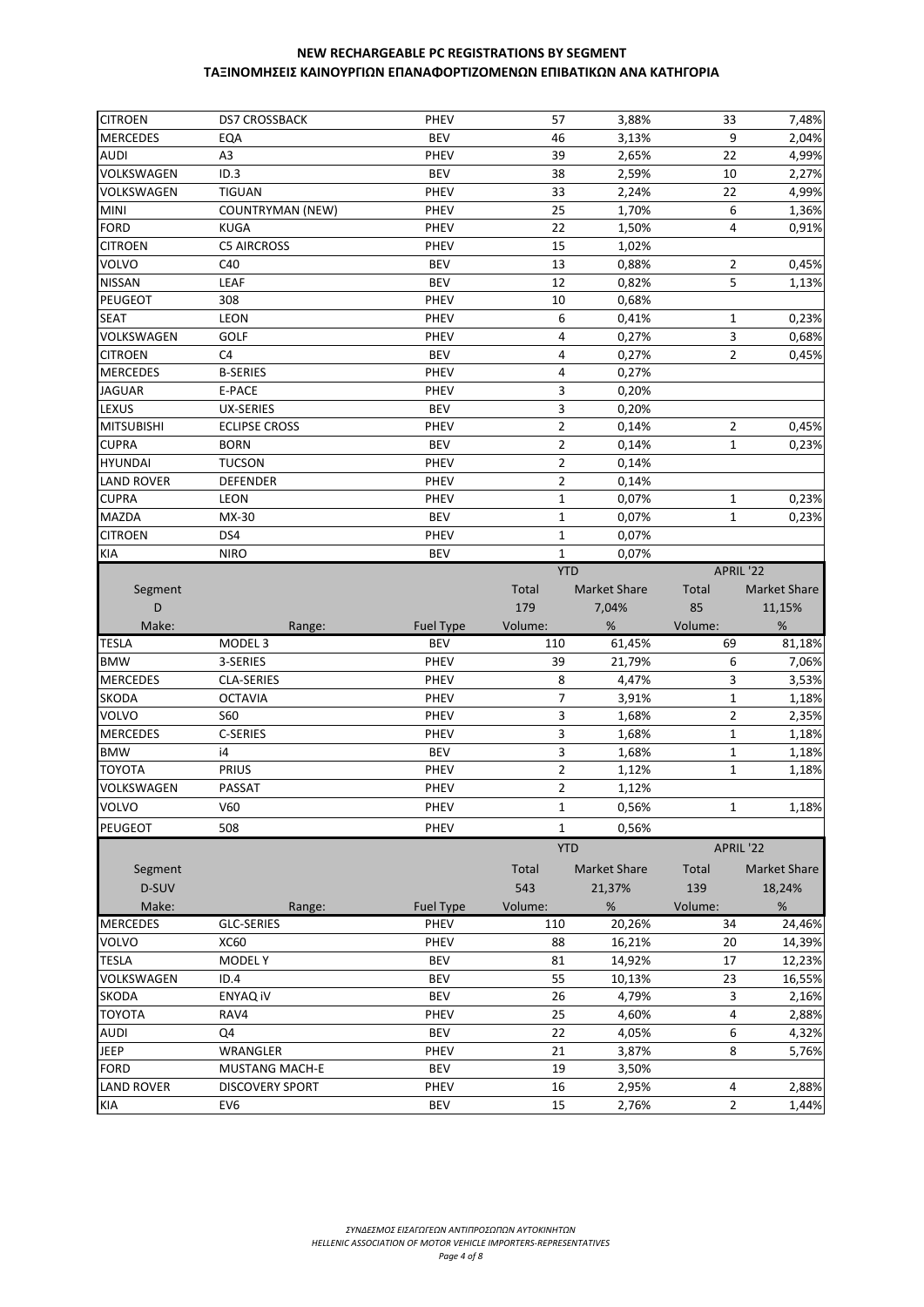| <b>JAGUAR</b>     | F-PACE                 | PHEV        | 14                      | 2,58%               | 9              | 6,47%        |
|-------------------|------------------------|-------------|-------------------------|---------------------|----------------|--------------|
| <b>BMW</b>        | X3-SERIES              | PHEV        | 13                      | 2,39%               | $\overline{4}$ | 2,88%        |
| <b>BMW</b>        | iX3                    | <b>BEV</b>  | 13                      | 2,39%               | $\overline{2}$ | 1,44%        |
| <b>AUDI</b>       | Q <sub>5</sub>         | PHEV        | $\overline{7}$          | 1,29%               | $\mathbf{1}$   | 0,72%        |
| <b>MERCEDES</b>   | EQB                    | <b>BEV</b>  | 6                       | 1,10%               |                |              |
| <b>MERCEDES</b>   | EQC                    | <b>BEV</b>  | $\overline{4}$          | 0,74%               |                |              |
| LAND ROVER        | RANGE ROVER VELAR      | PHEV        | 3                       | 0,55%               |                |              |
| <b>HYUNDAI</b>    | IONIQ <sub>5</sub>     | <b>BEV</b>  | $\mathbf{1}$            | 0,18%               | $\mathbf{1}$   | 0,72%        |
| <b>VOLKSWAGEN</b> | ID.5                   | <b>BEV</b>  | $\mathbf{1}$            | 0,18%               | $\mathbf{1}$   | 0,72%        |
| KIA               | SORENTO                | PHEV        | $\mathbf{1}$            | 0,18%               |                |              |
| <b>SUZUKI</b>     | <b>ACROSS</b>          | PHEV        | $\mathbf{1}$            | 0,18%               |                |              |
| VOLKSWAGEN        | <b>TOUAREG</b>         | PHEV        | $\mathbf{1}$            | 0,18%               |                |              |
|                   |                        |             | <b>YTD</b>              |                     | APRIL '22      |              |
| Segment           |                        |             | Total                   | <b>Market Share</b> | Total          | Market Share |
| <b>D TOTAL</b>    |                        |             | 722                     | 28,41%              | 224            | 29,40%       |
| Make:             | Range:                 | Fuel Type   | Volume:                 | %                   | Volume:        | %            |
| <b>TESLA</b>      | MODEL <sub>3</sub>     | <b>BEV</b>  | 110                     | 15,24%              | 69             | 30,80%       |
| <b>MERCEDES</b>   | <b>GLC-SERIES</b>      | PHEV        | 110                     | 15,24%              | 34             | 15,18%       |
| VOLVO             | <b>XC60</b>            | PHEV        | 88                      | 12,19%              | 20             | 8,93%        |
| <b>TESLA</b>      | MODEL Y                | <b>BEV</b>  | 81                      | 11,22%              | 17             | 7,59%        |
| VOLKSWAGEN        | ID.4                   | <b>BEV</b>  | 55                      | 7,62%               | 23             | 10,27%       |
| <b>BMW</b>        | 3-SERIES               | <b>PHEV</b> | 39                      | 5,40%               | 6              | 2,68%        |
| SKODA             | ENYAQ IV               | <b>BEV</b>  | 26                      | 3,60%               | 3              | 1,34%        |
| <b>TOYOTA</b>     | RAV4                   | PHEV        | 25                      | 3,46%               | $\overline{4}$ | 1,79%        |
| <b>AUDI</b>       | Q4                     | <b>BEV</b>  | 22                      | 3,05%               | 6              | 2,68%        |
| JEEP              | WRANGLER               | PHEV        | 21                      | 2,91%               | 8              | 3,57%        |
| <b>FORD</b>       | <b>MUSTANG MACH-E</b>  | <b>BEV</b>  | 19                      | 2,63%               |                |              |
| <b>LAND ROVER</b> | <b>DISCOVERY SPORT</b> | PHEV        | 16                      | 2,22%               | 4              | 1,79%        |
| KIA               | EV <sub>6</sub>        | <b>BEV</b>  | 15                      | 2,08%               | $\overline{2}$ | 0,89%        |
| JAGUAR            | F-PACE                 | PHEV        | 14                      | 1,94%               | 9              | 4,02%        |
| <b>BMW</b>        | X3-SERIES              | <b>PHEV</b> | 13                      | 1,80%               | 4              | 1,79%        |
| <b>BMW</b>        | iX3                    | <b>BEV</b>  | 13                      | 1,80%               | $\overline{2}$ | 0,89%        |
| <b>MERCEDES</b>   | CLA-SERIES             | PHEV        | 8                       | 1,11%               | 3              | 1,34%        |
| <b>AUDI</b>       | Q <sub>5</sub>         | PHEV        | $\overline{7}$          | 0,97%               | $\mathbf{1}$   | 0,45%        |
| SKODA             | <b>OCTAVIA</b>         | <b>PHEV</b> | $\overline{7}$          | 0,97%               | $\mathbf{1}$   | 0,45%        |
| <b>MERCEDES</b>   | EQB                    | <b>BEV</b>  | 6                       | 0,83%               |                |              |
| <b>MERCEDES</b>   | EQC                    | <b>BEV</b>  | 4                       | 0,55%               |                |              |
| <b>VOLVO</b>      | <b>S60</b>             | PHEV        | 3                       | 0,42%               | $\overline{2}$ | 0,89%        |
| <b>MERCEDES</b>   | C-SERIES               | PHEV        | 3                       | 0,42%               | $\mathbf{1}$   | 0,45%        |
| <b>BMW</b>        | i4                     | <b>BEV</b>  | 3                       | 0,42%               | $\mathbf{1}$   | 0,45%        |
| <b>LAND ROVER</b> | RANGE ROVER VELAR      | PHEV        | $\overline{\mathbf{3}}$ | 0,42%               |                |              |
| <b>TOYOTA</b>     | PRIUS                  | PHEV        | $\overline{2}$          | 0,28%               | $\mathbf{1}$   | 0,45%        |
| VOLKSWAGEN        | PASSAT                 | PHEV        | $\overline{2}$          | 0,28%               |                |              |
| HYUNDAI           | IONIQ 5                | <b>BEV</b>  | $\mathbf{1}$            | 0,14%               | $\mathbf{1}$   | 0,45%        |
| VOLVO             | V60                    | PHEV        | $\mathbf{1}$            | 0,14%               | $\mathbf{1}$   | 0,45%        |
| VOLKSWAGEN        | ID.5                   | <b>BEV</b>  | $\mathbf{1}$            | 0,14%               | $\mathbf{1}$   | 0,45%        |
| VOLKSWAGEN        | <b>TOUAREG</b>         | PHEV        | $\mathbf{1}$            | 0,14%               |                |              |
| KIA               | SORENTO                | PHEV        | $\mathbf{1}$            | 0,14%               |                |              |
| PEUGEOT           | 508                    | PHEV        | $\mathbf{1}$            | 0,14%               |                |              |
| <b>SUZUKI</b>     | <b>ACROSS</b>          | PHEV        | $\mathbf{1}$            | 0,14%               |                |              |
|                   |                        |             | <b>YTD</b>              |                     | APRIL '22      |              |
| Segment           |                        |             | Total                   | <b>Market Share</b> | Total          | Market Share |
| E                 |                        |             | 12                      | 0,47%               | $\overline{4}$ | 0,52%        |
| Make:             | Range:                 | Fuel Type   | Volume:                 | %                   | Volume:        | %            |
| <b>BMW</b>        | 5-SERIES               | PHEV        | $\overline{7}$          | 58,33%              | $\mathbf{1}$   | 25,00%       |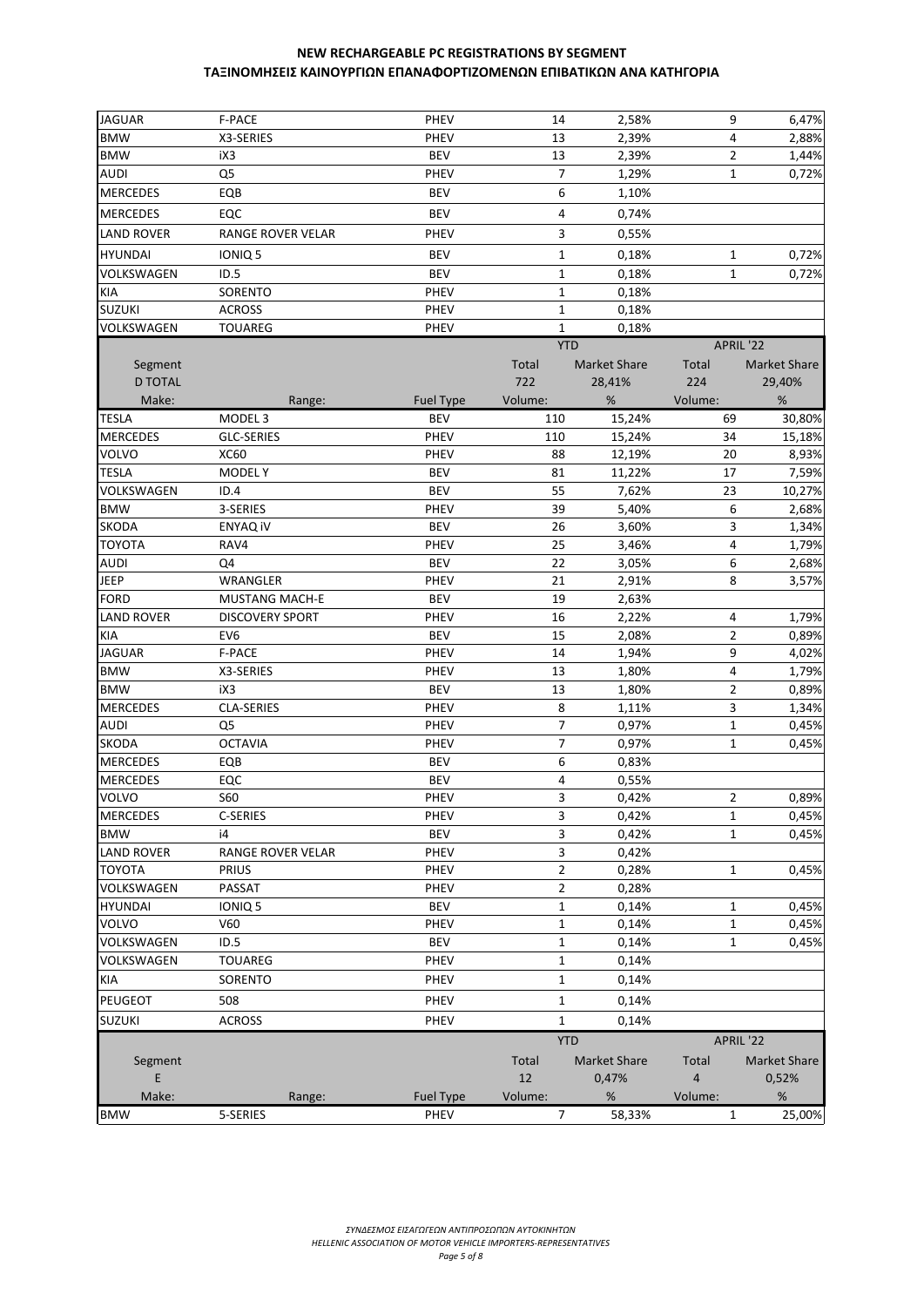| <b>MERCEDES</b>                | E-SERIES                 | <b>PHEV</b>      | 4                                | 33,33%              | 2                            | 50,00%                                                             |
|--------------------------------|--------------------------|------------------|----------------------------------|---------------------|------------------------------|--------------------------------------------------------------------|
| <b>CITROEN</b>                 | DS9                      | <b>PHEV</b>      | $\mathbf{1}$                     | 8,33%               | $\mathbf{1}$                 | 25,00%                                                             |
|                                |                          |                  |                                  | <b>YTD</b>          | APRIL '22                    |                                                                    |
| Segment                        |                          |                  | Total                            | <b>Market Share</b> | Total                        | <b>Market Share</b>                                                |
| E-SUV                          |                          |                  | 88                               | 3,46%               | 25                           | 3,28%                                                              |
| Make:                          | Range:                   | <b>Fuel Type</b> | Volume:                          | %                   | Volume:                      | $\%$                                                               |
| <b>MERCEDES</b>                | <b>GLE-SERIES</b>        | PHEV             | 22                               | 25,00%              | $\overline{7}$               | 28,00%                                                             |
| <b>PORSCHE</b>                 | CAYENNE                  | <b>PHEV</b>      | 18                               | 20,45%              | 3                            | 12,00%                                                             |
| <b>BMW</b>                     | X5-SERIES                | <b>PHEV</b>      | 13                               | 14,77%              | $\overline{7}$               | 28,00%                                                             |
| <b>AUDI</b>                    | E-TRON                   | <b>BEV</b>       | 12                               | 13,64%              | $\mathbf{1}$                 | 4,00%                                                              |
| VOLVO                          | <b>XC90</b>              | PHEV             | 10                               | 11,36%              | $\overline{2}$               | 8,00%                                                              |
| LEXUS                          | NX-SERIES                | PHEV             | 9                                | 10,23%              | 3                            | 12,00%                                                             |
| <b>LAND ROVER</b>              | <b>RANGE ROVER SPORT</b> | PHEV             | $\overline{4}$                   | 4,55%<br><b>YTD</b> | $\overline{2}$<br>APRIL '22  | 8,00%                                                              |
| Segment                        |                          |                  | Total                            | <b>Market Share</b> | Total                        | <b>Market Share</b>                                                |
| <b>E TOTAL</b>                 |                          |                  | 100                              | 3,94%               | 29                           | 3,81%                                                              |
| Make:                          | Range:                   | <b>Fuel Type</b> | Volume:                          | $\%$                | Volume:                      | $\%$                                                               |
| <b>MERCEDES</b>                | GLE-SERIES               | <b>PHEV</b>      | 22                               | 22,00%              | 7                            | 24,14%                                                             |
| <b>PORSCHE</b>                 | CAYENNE                  | <b>PHEV</b>      | 18                               | 18,00%              | 3                            | 10,34%                                                             |
| <b>BMW</b>                     | X5-SERIES                | PHEV             | 13                               | 13,00%              | 7                            | 24,14%                                                             |
| <b>AUDI</b>                    | E-TRON                   | <b>BEV</b>       | 12                               | 12,00%              | $\mathbf{1}$                 | 3,45%                                                              |
| VOLVO                          | XC90                     | <b>PHEV</b>      | 10                               | 10,00%              | $\overline{2}$               | 6,90%                                                              |
| LEXUS                          | NX-SERIES                | PHEV             | 9                                | 9,00%               | 3                            | 10,34%                                                             |
| <b>BMW</b>                     | 5-SERIES                 | <b>PHEV</b>      | $\overline{7}$                   | 7,00%               | $\mathbf 1$                  | 3,45%                                                              |
| LAND ROVER                     | RANGE ROVER SPORT        | <b>PHEV</b>      | 4                                | 4,00%               | $\overline{2}$               | 6,90%                                                              |
| <b>MERCEDES</b>                | <b>E-SERIES</b>          | PHEV             | 4                                | 4,00%               | $\overline{2}$               | 6,90%                                                              |
| <b>CITROEN</b>                 | DS9                      | <b>PHEV</b>      | $\mathbf{1}$                     | 1,00%               | $\mathbf{1}$                 | 3,45%                                                              |
|                                |                          |                  |                                  | <b>YTD</b>          | APRIL '22                    |                                                                    |
| Segment                        |                          |                  | Total                            | <b>Market Share</b> | Total                        | <b>Market Share</b>                                                |
| $F-G$                          |                          |                  | 14                               | 0,55%               | 3                            | 0,39%                                                              |
|                                |                          |                  |                                  |                     |                              |                                                                    |
| Make:                          | Range:                   | <b>Fuel Type</b> | Volume:                          | %                   | Volume:                      | %                                                                  |
| <b>PORSCHE</b>                 | <b>TAYCAN</b>            | <b>BEV</b>       | 11                               | 78,57%              | $\overline{2}$               | 66,67%                                                             |
| <b>PORSCHE</b>                 | PANAMERA                 | PHEV             | $\overline{2}$                   | 14,29%              |                              |                                                                    |
| <b>MERCEDES</b>                | S-SERIES                 | PHEV             | $\mathbf{1}$                     | 7,14%               | 1                            | 33,33%                                                             |
|                                |                          |                  |                                  | <b>YTD</b>          | APRIL '22                    |                                                                    |
| Segment                        |                          |                  | Total                            | <b>Market Share</b> | Total                        | Market Share                                                       |
| F-G-SUV                        |                          |                  | 29                               | 1,14%               | 6                            | 0,79%                                                              |
| Make:                          | Range:                   | <b>Fuel Type</b> | Volume:                          | %                   | Volume:                      | %                                                                  |
| <b>BMW</b>                     | iX                       | <b>BEV</b>       | 13                               | 44,83%              | $\mathbf{1}$                 |                                                                    |
| <b>FORD</b>                    | <b>EXPLORER</b>          | PHEV             | 9                                | 31,03%              | $\mathbf{1}$                 |                                                                    |
| <b>AUDI</b>                    | Q8                       | PHEV             | 4                                | 13,79%              | $\overline{2}$               |                                                                    |
| <b>BENTLEY</b>                 | <b>BENTAYGA</b>          | PHEV             | $\mathbf 2$                      | 6,90%               | $\mathbf{1}$                 |                                                                    |
|                                |                          |                  |                                  |                     |                              |                                                                    |
| <b>AUDI</b>                    | Q7                       | PHEV             | $\mathbf{1}$                     | 3,45%               | $\mathbf{1}$                 | 16,67%<br>16,67%<br>33,33%<br>16,67%<br>16,67%                     |
|                                |                          |                  |                                  | <b>YTD</b>          | APRIL '22                    |                                                                    |
| Segment                        |                          |                  | Total                            | <b>Market Share</b> | Total                        | Market Share                                                       |
| <b>F-G TOTAL</b>               |                          |                  | 43                               | 1,69%               | 9                            | 1,18%                                                              |
| Make:                          | Range:                   | <b>Fuel Type</b> | Volume:                          | %                   | Volume:                      | $\%$                                                               |
| <b>BMW</b>                     | iX                       | <b>BEV</b>       | 13                               | 30,23%              | 1                            |                                                                    |
| <b>PORSCHE</b>                 | <b>TAYCAN</b>            | <b>BEV</b>       | 11                               | 25,58%              | $\overline{2}$               |                                                                    |
| <b>FORD</b>                    | <b>EXPLORER</b>          | PHEV             | 9                                | 20,93%              | 1                            |                                                                    |
| <b>AUDI</b>                    | Q8                       | PHEV             | $\overline{4}$                   | 9,30%               | $\mathbf{2}$                 |                                                                    |
| <b>BENTLEY</b>                 | <b>BENTAYGA</b>          | PHEV             | $\overline{2}$<br>$\overline{2}$ | 4,65%               | $\mathbf 1$                  |                                                                    |
| <b>PORSCHE</b>                 | PANAMERA                 | PHEV             |                                  | 4,65%               |                              |                                                                    |
| <b>MERCEDES</b><br><b>AUDI</b> | S-SERIES<br>Q7           | PHEV<br>PHEV     | $\mathbf 1$<br>$\mathbf{1}$      | 2,33%<br>2,33%      | $\mathbf{1}$<br>$\mathbf{1}$ | 11,11%<br>22,22%<br>11,11%<br>22,22%<br>11,11%<br>11,11%<br>11,11% |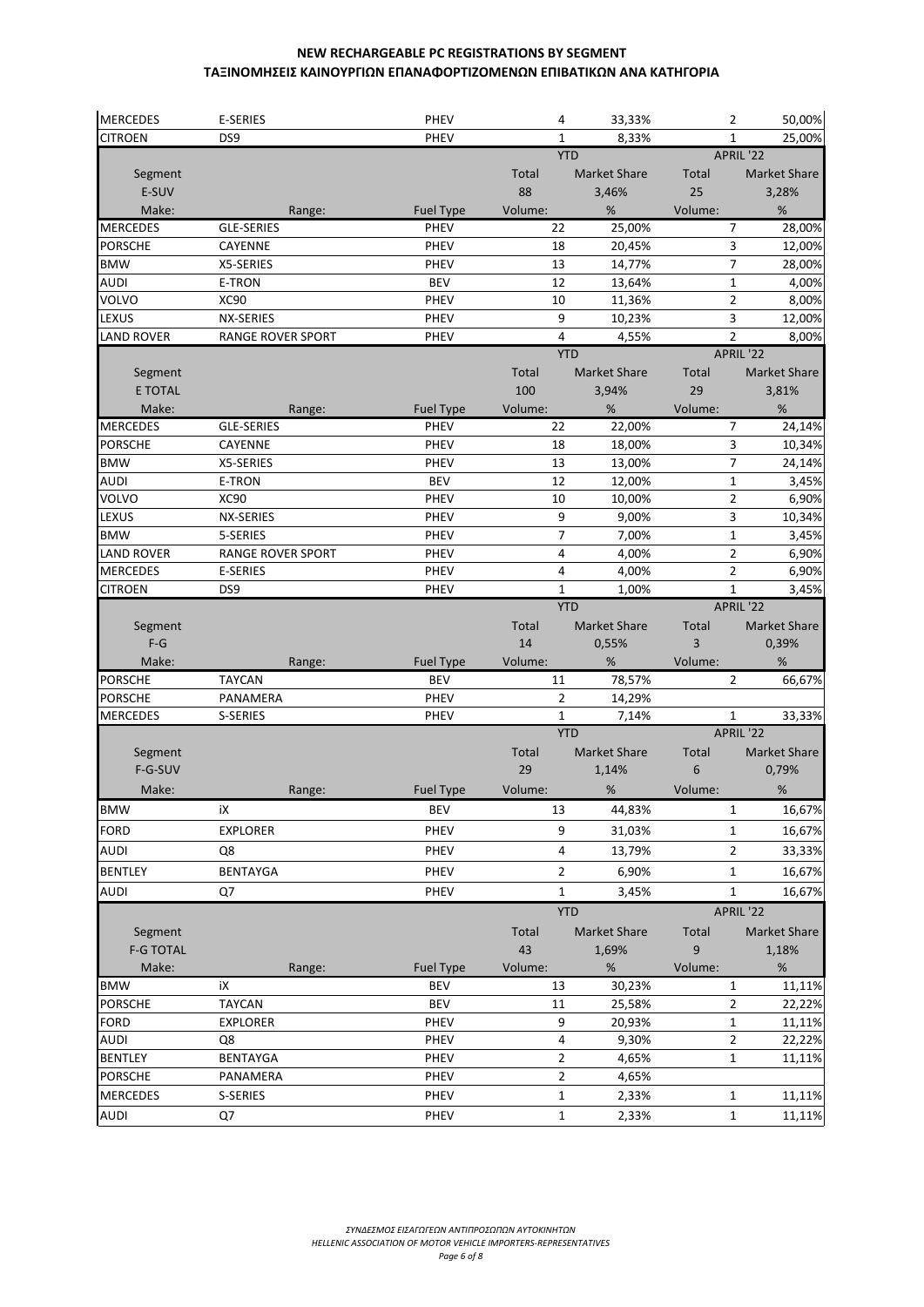|                   |                           |                  | <b>YTD</b>     |                     | APRIL '22      |                     |
|-------------------|---------------------------|------------------|----------------|---------------------|----------------|---------------------|
| Segment           |                           |                  | Total          | <b>Market Share</b> | Total          | <b>Market Share</b> |
| SUV               |                           |                  | 1.995          | 78,51%              | 574            | 75,33%              |
| Make:             | Range:                    | <b>Fuel Type</b> | Volume:        | %                   | Volume:        | %                   |
| <b>MERCEDES</b>   | <b>GLA-SERIES</b>         | <b>PHEV</b>      | 295            | 14,79%              | 135            | 23,52%              |
| <b>JEEP</b>       | <b>COMPASS</b>            | <b>PHEV</b>      | 178            | 8,92%               | 39             | 6,79%               |
| VOLVO             | <b>XC40</b>               | <b>BEV-PHEV</b>  | 153            | 7,67%               | 31             | 5,40%               |
| <b>BMW</b>        | X1-SERIES                 | <b>PHEV</b>      | 132            | 6,62%               | 16             | 2,79%               |
| <b>MERCEDES</b>   | <b>GLC-SERIES</b>         | PHEV             | 110            | 5,51%               | 34             | 5,92%               |
| VOLVO             | <b>XC60</b>               | PHEV             | 88             | 4,41%               | 20             | 3,48%               |
| PEUGEOT           | 3008                      | <b>PHEV</b>      | 85             | 4,26%               | 37             | 6,45%               |
| <b>AUDI</b>       | Q <sub>3</sub>            | <b>PHEV</b>      | 81             | 4,06%               | 30             | 5,23%               |
| <b>TESLA</b>      | <b>MODELY</b>             | <b>BEV</b>       | 81             | 4,06%               | 17             | 2,96%               |
| <b>LAND ROVER</b> | <b>RANGE ROVER EVOQUE</b> | PHEV             | 69             | 3,46%               | 9              | 1,57%               |
| <b>BMW</b>        | X2-SERIES                 | <b>PHEV</b>      | 61             | 3,06%               | $\overline{7}$ | 1,22%               |
| <b>CITROEN</b>    | DS7 CROSSBACK             | PHEV             | 57             | 2,86%               | 33             | 5,75%               |
| VOLKSWAGEN        | ID.4                      | <b>BEV</b>       | 55             | 2,76%               | 23             | 4,01%               |
| <b>MERCEDES</b>   | EQA                       | <b>BEV</b>       | 46             | 2,31%               | 9              | 1,57%               |
| VOLKSWAGEN        | <b>TIGUAN</b>             | <b>PHEV</b>      | 33             | 1,65%               | 22             | 3,83%               |
| SKODA             | <b>ENYAQ IV</b>           | <b>BEV</b>       | 26             | 1,30%               | 3              | 0,52%               |
| <b>MINI</b>       | <b>COUNTRYMAN (NEW)</b>   | PHEV             | 25             | 1,25%               | 6              | 1,05%               |
| <b>TOYOTA</b>     | RAV4                      | PHEV             | 25             | 1,25%               | 4              | 0,70%               |
| <b>MERCEDES</b>   | <b>GLE-SERIES</b>         | PHEV             | 22             | 1,10%               | $\overline{7}$ | 1,22%               |
| <b>AUDI</b>       | Q4                        | <b>BEV</b>       | 22             | 1,10%               | 6              | 1,05%               |
| <b>FORD</b>       | <b>KUGA</b>               | PHEV             | 22             | 1,10%               | 4              | 0,70%               |
| JEEP              | WRANGLER                  | PHEV             | 21             | 1,05%               | 8              | 1,39%               |
| <b>HYUNDAI</b>    | <b>KONA</b>               | <b>BEV</b>       | 19             | 0,95%               | 16             | 2,79%               |
| <b>FORD</b>       | <b>MUSTANG MACH-E</b>     | <b>BEV</b>       | 19             | 0,95%               |                |                     |
| <b>PORSCHE</b>    | CAYENNE                   | PHEV             | 18             | 0,90%               | 3              | 0,52%               |
| OPEL              | <b>MOKKA</b>              | <b>BEV</b>       | 17             | 0,85%               | 1              | 0,17%               |
| <b>LAND ROVER</b> | <b>DISCOVERY SPORT</b>    | PHEV             | 16             | 0,80%               | 4              | 0,70%               |
| KIA               | EV <sub>6</sub>           | <b>BEV</b>       | 15             | 0,75%               | $\overline{2}$ | 0,35%               |
| <b>CITROEN</b>    | <b>C5 AIRCROSS</b>        | <b>PHEV</b>      | 15             | 0,75%               |                |                     |
| <b>JAGUAR</b>     | <b>F-PACE</b>             | <b>PHEV</b>      | 14             | 0,70%               | 9              | 1,57%               |
| <b>BMW</b>        | X5-SERIES                 | <b>PHEV</b>      | 13             | 0,65%               | $\overline{7}$ | 1,22%               |
| <b>BMW</b>        | X3-SERIES                 | <b>PHEV</b>      | 13             | 0,65%               | 4              | 0,70%               |
| <b>BMW</b>        | iX3                       | <b>BEV</b>       | 13             | 0,65%               | $\overline{2}$ | 0,35%               |
| <b>VOLVO</b>      | C40                       | <b>BEV</b>       | 13             | 0,65%               | 2              | 0,35%               |
| <b>BMW</b>        | iΧ                        | <b>BEV</b>       | 13             | 0,65%               | $\mathbf{1}$   | 0,17%               |
| <b>JEEP</b>       | RENEGADE                  | PHEV             | 12             | 0,60%               | 3              | 0,52%               |
| <b>AUDI</b>       | E-TRON                    | <b>BEV</b>       | 12             | 0,60%               | $\mathbf{1}$   | 0,17%               |
| VOLVO             | XC90                      | PHEV             | 10             | 0,50%               | $\overline{2}$ | 0,35%               |
| LEXUS             | NX-SERIES                 | PHEV             | 9              | 0,45%               | 3              | 0,52%               |
| <b>FORD</b>       | <b>EXPLORER</b>           | PHEV             | 9              | 0,45%               | $\mathbf{1}$   | 0,17%               |
| AUDI              | Q <sub>5</sub>            | PHEV             | $\overline{7}$ | 0,35%               | $\mathbf{1}$   | 0,17%               |
| <b>MERCEDES</b>   | EQB                       | <b>BEV</b>       | 6              | 0,30%               |                |                     |
| PEUGEOT           | 2008                      | <b>BEV</b>       | 5              | 0,25%               | 1              | 0,17%               |
| <b>AUDI</b>       | Q8                        | PHEV             | 4              | 0,20%               | $\overline{2}$ | 0,35%               |
| <b>LAND ROVER</b> | <b>RANGE ROVER SPORT</b>  | PHEV             | 4              | 0,20%               | $\overline{2}$ | 0,35%               |
| <b>MERCEDES</b>   | EQC                       | <b>BEV</b>       | 4              | 0,20%               |                |                     |
| <b>JAGUAR</b>     | E-PACE                    | PHEV             | 3              | 0,15%               |                |                     |
| LEXUS             | UX-SERIES                 | <b>BEV</b>       | 3              | 0,15%               |                |                     |
| <b>RENAULT</b>    | <b>CAPTUR</b>             | <b>PHEV</b>      | 3              | 0,15%               |                |                     |
| <b>LAND ROVER</b> | RANGE ROVER VELAR         | PHEV             | 3              | 0,15%               |                |                     |
| <b>MITSUBISHI</b> | <b>ECLIPSE CROSS</b>      | PHEV             | $\overline{2}$ | 0,10%               | $\overline{2}$ | 0,35%               |